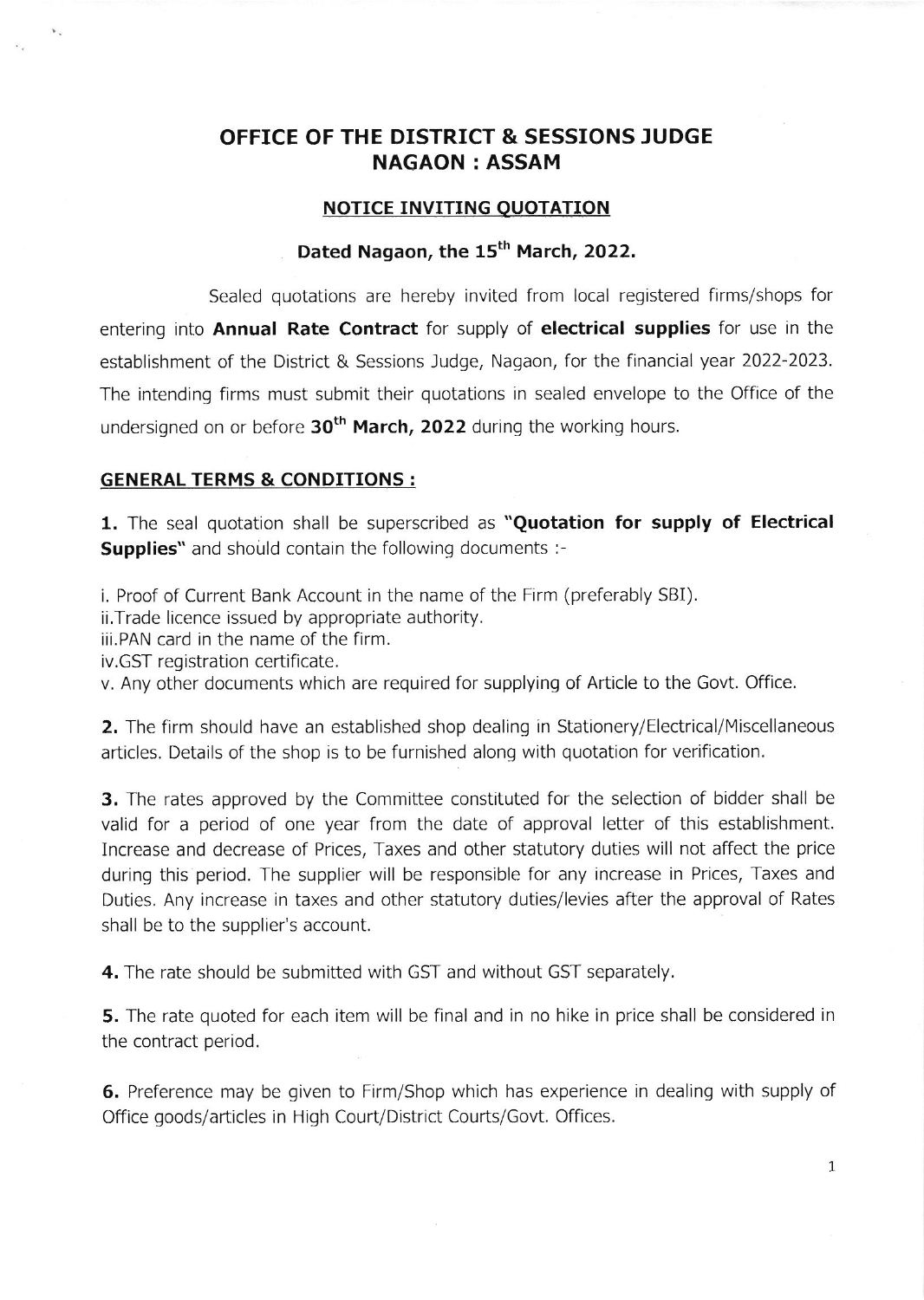7. The bidder shall have to supply the ordered items immediately on receipt of such supply order. The article to be supplied should be of best and standard quality.

8. Payments shall be made after satisfactory execution of the order and supply of material in satisfactory condition in bill basis.

**9.** Sample of the items should be submitted where necessary.

10. The firms should quote rate of items for the specified brand name, size, weight etc.(where applicable) as per the prescribed list/format appended herewith without adding any extra item.

11. The articles will be purchased as per requirement and same shall be delivered to the O/o the undersigned/Judges Bungalow etc. wherever necessary immediately.

12. The undersigned reserves the right not to accept or reject any or all quotation in part or full and he shall not be bound to accept the lowest bidder.

13. In case of violation of terms and conditions of the tender document or unsatisfactory supply of material or of poor quality and below standard, the undersigned reserves the right to terminate the supply order by giving intimation to the supplier.

14. The decision of the undersigned in all respect shall be final and binding.

Processor and the second District & Sessions J<br>District & Sessions - Vagaon: Hissaming & C. V

Copy to :-

Memo No.DJN/  $2065 - 67$  Dated Nagaon, the 15<sup>th</sup> March, 2022.

- 1. The Systems Officer, Nagaon District Judiciary. He is requested to upload the notice in the Official Website of the Nagaon District Judiciary, along with the ANNEXURE enclosed.
- 2. Notice Board of this establishment
- 3. Office File.

District & Sessions Judge,  $\mathcal{I}$ S Disi**NagaonsAssam**udge<br>Nagaon (Assam)  $\mathbb{Q}_{\mathcal{L}}$   $\mathbb{Q}$   $\mathbb{Q}$